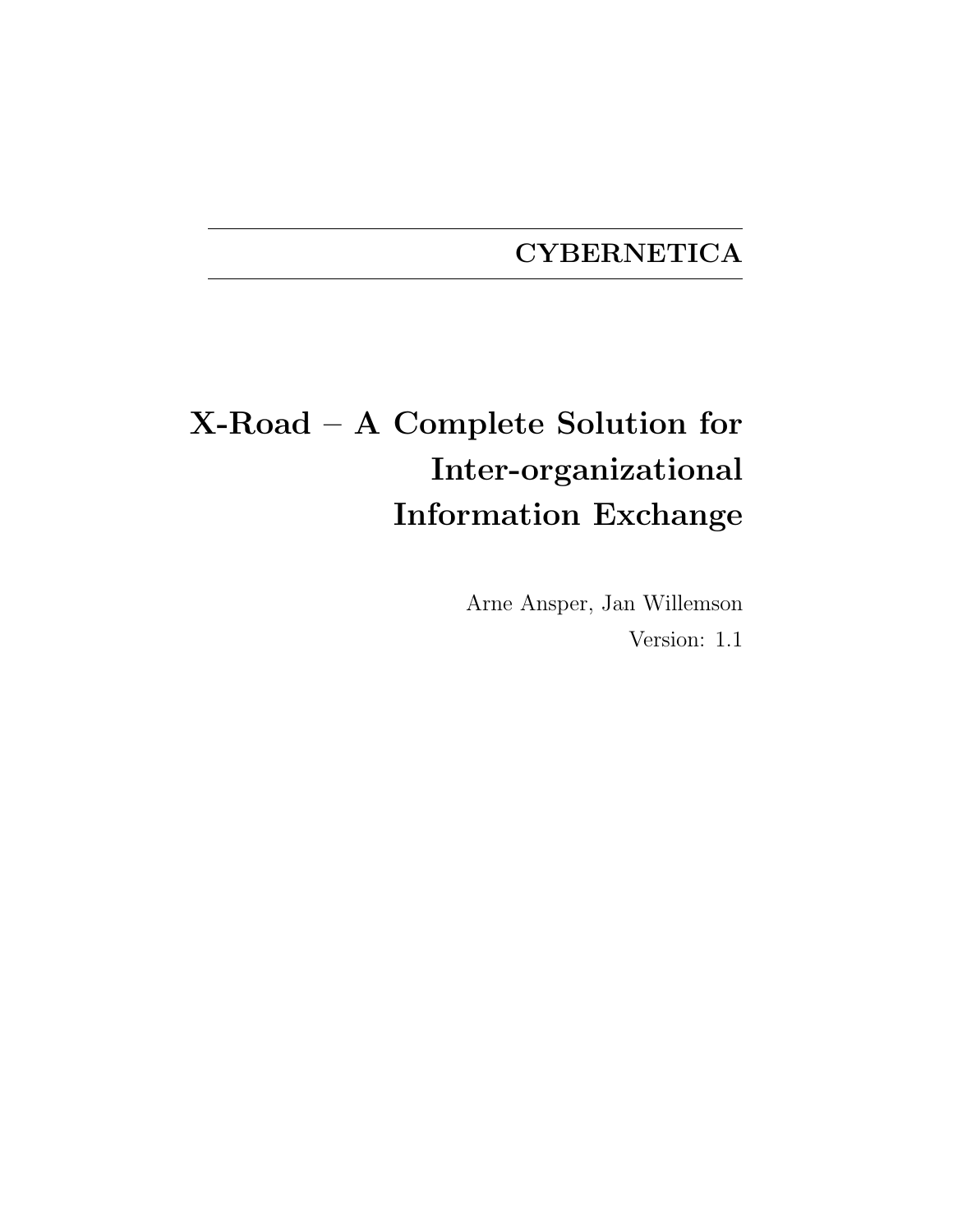## Contents

| 1        |     | Introduction                               | $\bf{2}$       |
|----------|-----|--------------------------------------------|----------------|
| $\bf{2}$ |     | Description of the X-Road System           | $\bf{2}$       |
|          | 2.1 |                                            | $\overline{2}$ |
|          | 2.2 |                                            | 3              |
|          |     | Evidentiary Value and Integrity<br>2.2.1   | 3              |
|          |     | 2.2.2                                      | 3              |
|          |     | 2.2.3                                      | $\overline{4}$ |
|          | 2.3 |                                            | 5              |
|          | 2.4 |                                            | 7              |
|          | 2.5 |                                            | 7              |
| 3        |     | Current State                              | 7              |
| 4        |     | Nationwide X-Road Implementation           | 8              |
|          | 4.1 |                                            | 8              |
|          | 4.2 |                                            | 9              |
|          | 4.3 | Service Consumer                           | 9              |
|          |     | 4.3.1                                      | 10             |
|          |     | 4.3.2                                      | 10             |
| 5        |     | <b>International X-Road Implementation</b> | 10             |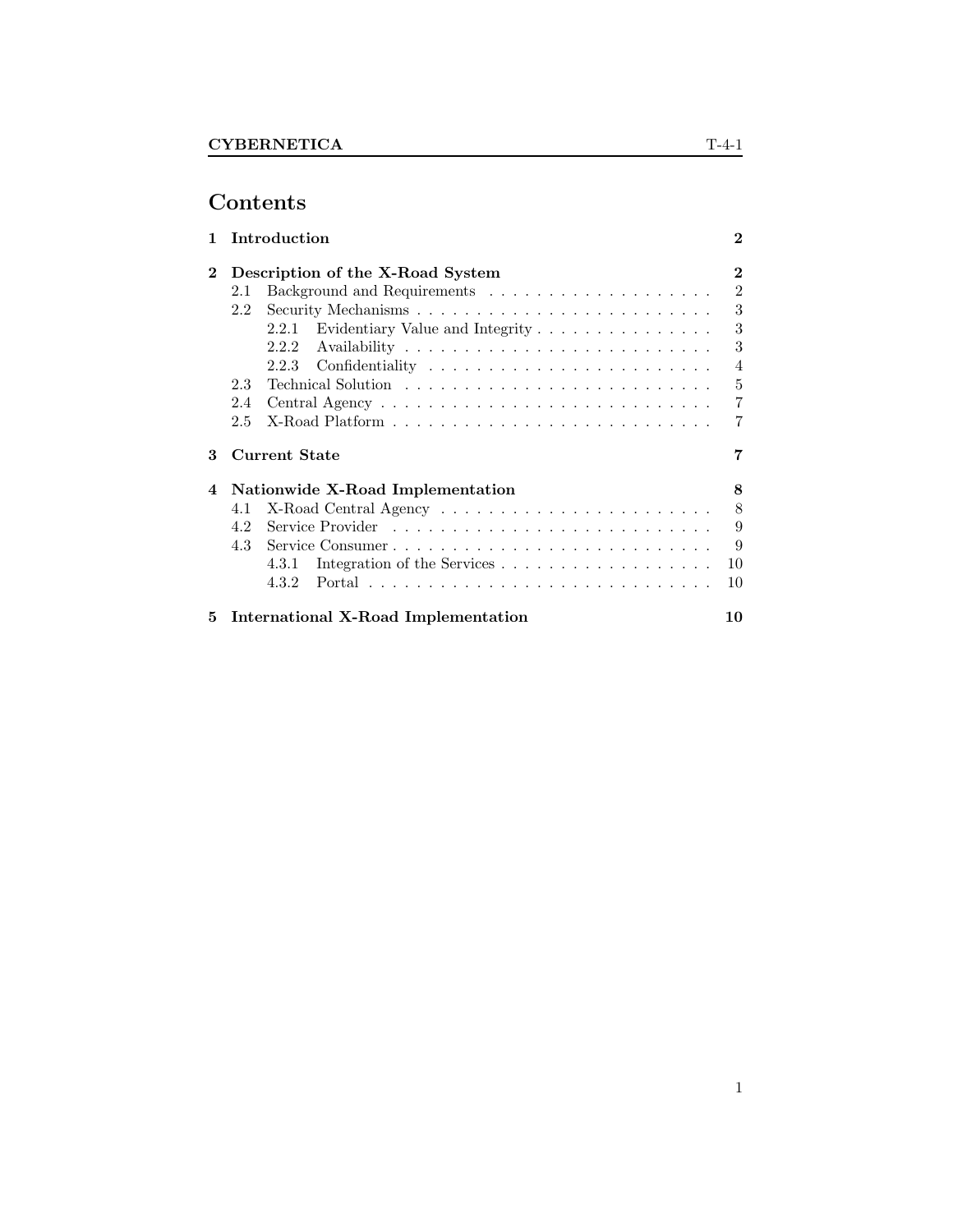## 1 Introduction

By the end of 1990s, public administration in Estonia had reached the level where most of the state registers were computerized. However, interoperability of different registers was still very weak because of several reasons. First, there were many legal entities responsible for different registers and this caused several organizational issues. Besides legal aspects, there were also major technical problems to be solved – most of the registers had been developed independently, using different database backends and having non-standardized interfaces. Thus there was a definite need for an infrastructure that would serve as a bridge between different agencies and registers, enabling the data to be stored and maintained in one place and to request it over the Internet by other agencies only when needed. Of course, many state registers contain private data and access to such information must be restricted accordingly. Thus, high security requirements had to be enforced during the whole project.

The infrastructure addressing the issues above was developed in 2001–2002 by the Estonian government and called X-Road (Crossroad). Later, several improvements and extra features were added. The current document describes the state X-Road project has reached by the end of 2006, but this is by no means the end of the road. There are several aspects yet to be considered, most notably interoperability of different X-Road infrastructures. These issues will be shortly addressed in the end of the document.

### 2 Description of the X-Road System

#### 2.1 Background and Requirements

In Estonia, there are roughly 500–1000 different state registers (depending a bit on the definition of a register), all very different by their architecture, managed and developed by different organizations and financed separately.

The variety of potential users is even larger  $-$  in principle, every person, every company, every government and non-government organization has right to access certain kinds of information stored in state registers. Most of these companies and organizations are rather small, they have only limited budget and limited knowledge of security; all of this being even more true for private individuals.

The security requirements, at the same time, are rather high. Registries contain mostly personal data that is in some cases used to make high value decisions and in some cases needed in real time.

The initial analysis showed that the priorities of the security requirements for the X-Road infrastructure were the following.

1. All applications required authenticity and integrity of the data. Additionally, the data received over X-Road was required to have evidentiary value, i.e. the receiver had to be able to prove the origin of the data.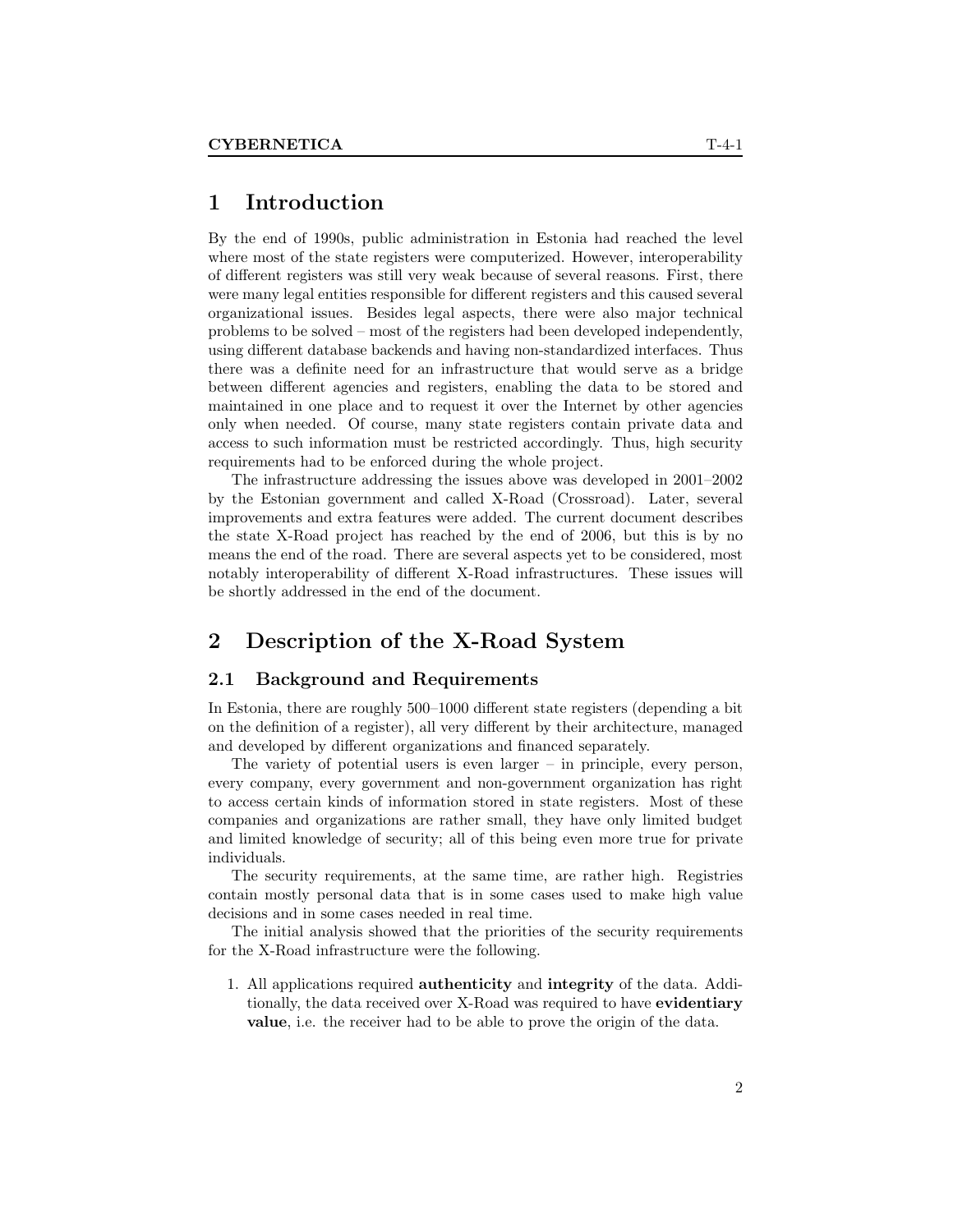- 2. It was envisioned that X-Road would be used by time-critical applications, like verifying identities on the border or performing police operations. Thus X-Road had to provide high availability.
- 3. And finally, confidentiality was required in most, but not all cases.

While satisfying these security requirements, the main goal of X-Road still had to be achieved – exchanging information between different agencies had to be as smooth as possible. Even more, X-Road system architecture had to take into account the fact that information systems of the organizations participating in X-Road were very different. It was unrealistic to assume that many of the systems would have been substantially reorganized.

The following sections cover different solutions introduced to satisfy all the above requirements in X-Road inftasrtucture. Section 2.2 deals with security mechanisms whereas Sections 2.3, 2.4 and 2.5 describe the general technical and organizational aspects of X-Road.

#### 2.2 Security Mechanisms

#### 2.2.1 Evidentiary Value and Integrity

To ensure evidentiary value and integrity of the data, all messages going out from the registers are signed. In order to be able to sign anything, certified signature keys are needed and those are provided by a special third party – X-Road Central Agency – that acts as a certification authority.

In order to preserve evidentiary value of the messages over longer time periods, just plain signing is not enough, because signature keys can become revoked or compromised. To overcome such problems, X-Road infrastructure includes logging and time-stamping facilities. All messages received over X-Road are logged and the logs are linked together using cryptographic hash function. The intermediate hash values are periodically time-stamped by the X-Road central agency. This allows detecting the message log tampering attempts. Later in case of disputes, message receiver can use the logs and central time stamps to prove the origin and time of received messages.

#### 2.2.2 Availability

In order to achieve high availability of the infrastructure, X-Road is built as a distributed system with minimal number of central services. Besides that, measures must be taken against temporary unavailability of some services and possible Denial-of-Service (DoS) attacks.

There are three kinds of security-related central services needed by X-Road infrastructure and these are provided by the X-Road Central Agency:

• Certification is an off-line process and hence not really vulnerable to availability thearts.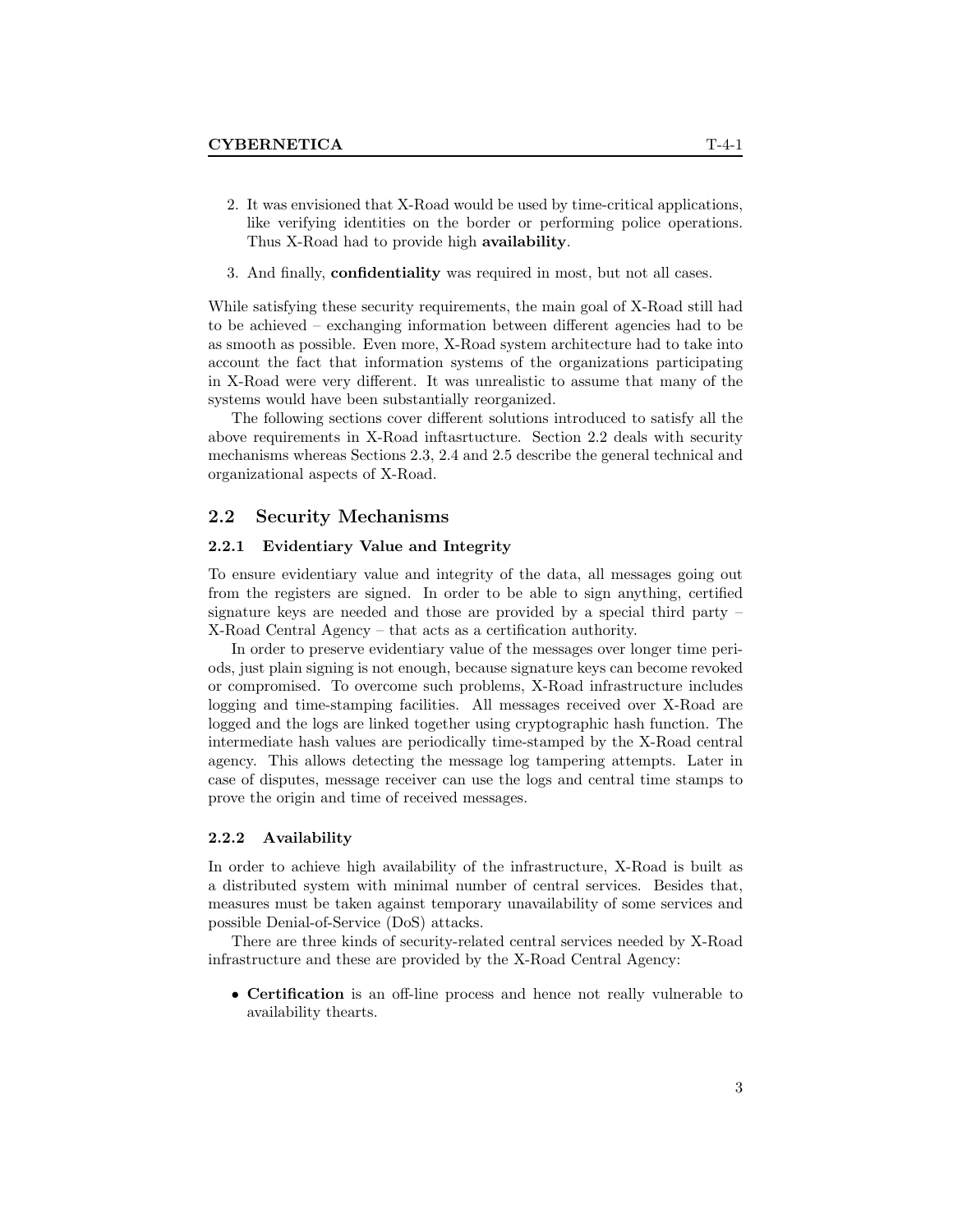- Time-stamping is used only for log management in X-Road and is thus not time-critical either.
- Directory service is used to distribute addresses and certificate validity information, both being security and/or time critical in many scenarios. In X-Road, directory service is built on top of Secure DNS (DNS-SEC). This well-proven approach provides very robust, scalable directory service with built-in caching and redundancy. Security extensions of the DNS (signed zones) ensure that the data cannot be tampered with. All X-Road servers located at the participating organizations have their own local caching DNS server that ensures the availability of directory information even in case of (partial) network outage.

There are actually more organizational services provided by the Central Agency that will be discussed in Section 2.4.

X-Road protocol supports redundant servers and load sharing. When there is more than one server that offers some service, they will be used in random order by the clients. When one server does not answer the request, the client system will try another one. Negative answer is returned only in case all the servers are inaccessible.

X-Road servers also have some protection mechanisms against DoS attacks. Critical resources (i.e. CPU time and file handles) are shared between different clients in a fair manner. When one client (a possible attacker) sends a large number of messages, the resources allocated for this particular client are consumed quickly. The server keeps fulfilling the requests until there are no other clients. But as soon as some other client sends a message, it will get higher priority over the first client who sent many messages before.

#### 2.2.3 Confidentiality

Most of the data that is exchanged via X-Road is not public or has some special access rules that must be followed. All major confidentiality threats can roughly be classified as external (e.g. network sniffing) or internal (e.g. gaining unauthorized access) attacks.

To combat external attackers, all data exchanged over X-Road is encrypted and standard SSL protocol is used for encryption.

In order to prevent internal attacks, two-level access control mechanism is used in X-Road, the two levels being inter-organisational and intra-organizational.

X-Road system core only deals with inter-organizational access control, where one organization grants access rights for some service to another organization as a whole. It is the responsibility of the other organization to ensure that only the right people can use this service, by using whatever technical and organizational means it finds appropriate. Obligation to enforce rightful usage of the service is stated in the service provisioning contract between the two organizations.

By isolating the details of the authentication and access control mechanisms used internally by the organizations greatly reduced impact to the existing systems. This was one of the key success factors of X-Road.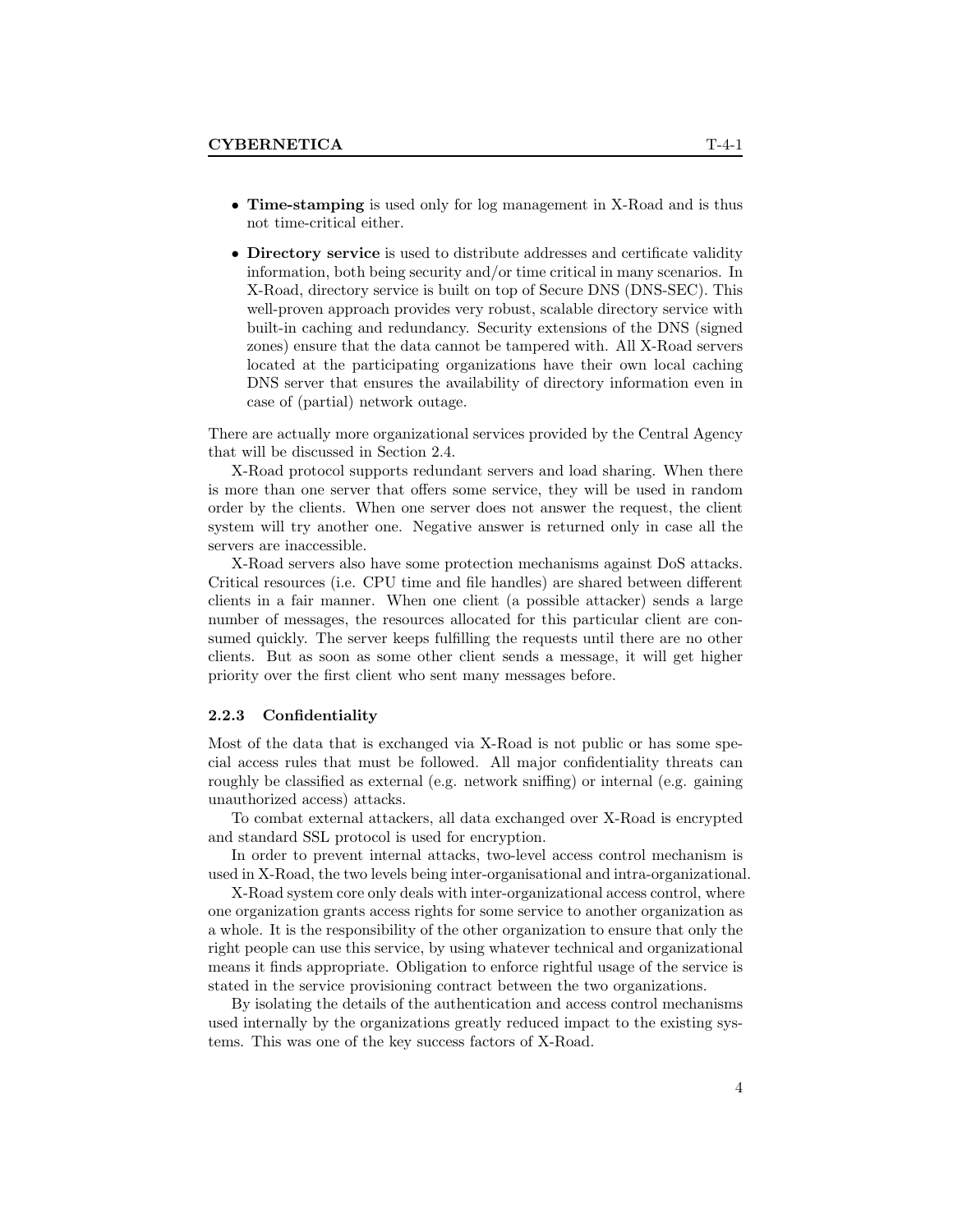#### 2.3 Technical Solution

If an agency wants to connect to the X-Road infrastructure (either as a service provider or a service consumer), it mostly needs to install a dedicated X-Road security server (called just X-Road server later on) in its premises. The only exception can be made for service consumers with limited requirements and capabilities, see Section 4.3 for a more detailed description. The X-Road server acts as a firewall between the agency's information system and the Internet. It routes messages to their recipients and secures messages both for transport (by encryption) and for long-term validation (by signing and logging).

On the service provider side, an additional adapter server is required. Adapter server transforms the requests obtained through the security server into the format understandable to the register and translates the responses the other way round. In terms of the client information system, the security infrastructure is completely transparent – the application level protocol used between the client information system and its security server matches exactly the protocol used between an adapter server and its security server.

Web services were chosen as a vendor and platform neutral message exchange protocol that is well supported and easy to use for application developers. Transparent usage of web services minimizes the impact to existing systems and makes integration of the X-Road services simple for developers.

Agencies exchange information using XML-based query-response protocols. In the first version of X-Road, XML-RPC was used. SOAP support with two-way transliteration to XML-RPC was added in the second version. The third version added support for SOAP attachments and asynchronous operation, where X-Road servers queue the messages targeted to other organizations. It is interesting to note that X-Road servers can process messages having potentially unlimited size.

In addition to the real services provided by participating organizations, X-Road also provides some meta-services that can be used to find out the structure and properties of the system:

- It is possible to obtain the list of organizations providing and consuming different services.
- For each service provider, it is possible to find out the list of services provided for the consumers (only those services that are granted to the concrete consumer are shown).
- It is possible to obtain formal description of the service (in WSDL or proprietary XML format) for automatic generation of user interfaces.

For a client, X-Road server functions as a proxy to all services provided by other organizations, so all services are accessible through the same URL. The parameters of the requested service are specified in the SOAP header. They are also protected by digital signature and time-stamping mechanisms.

General overview of the X-Road infrastructure is depicted in Figure 1.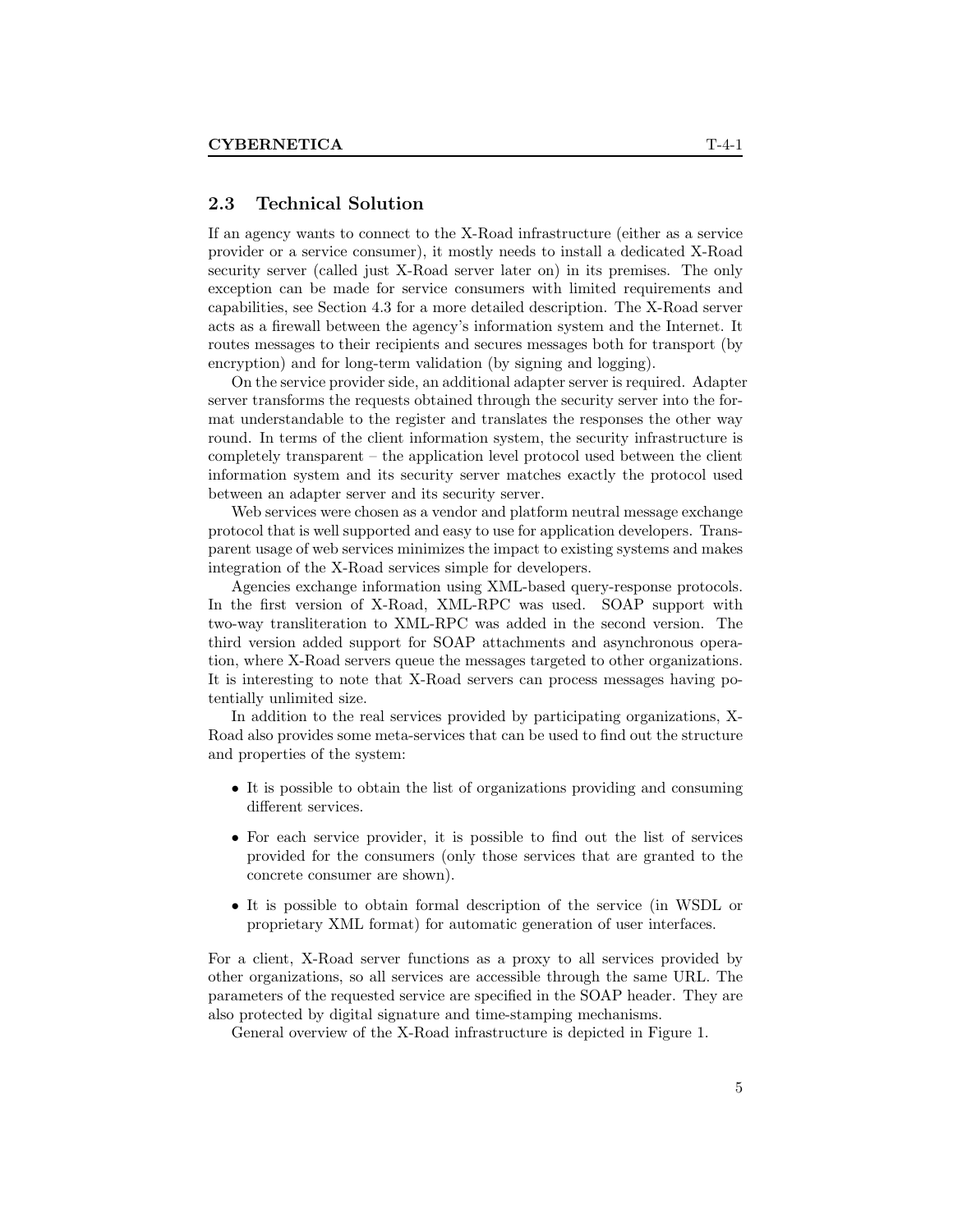

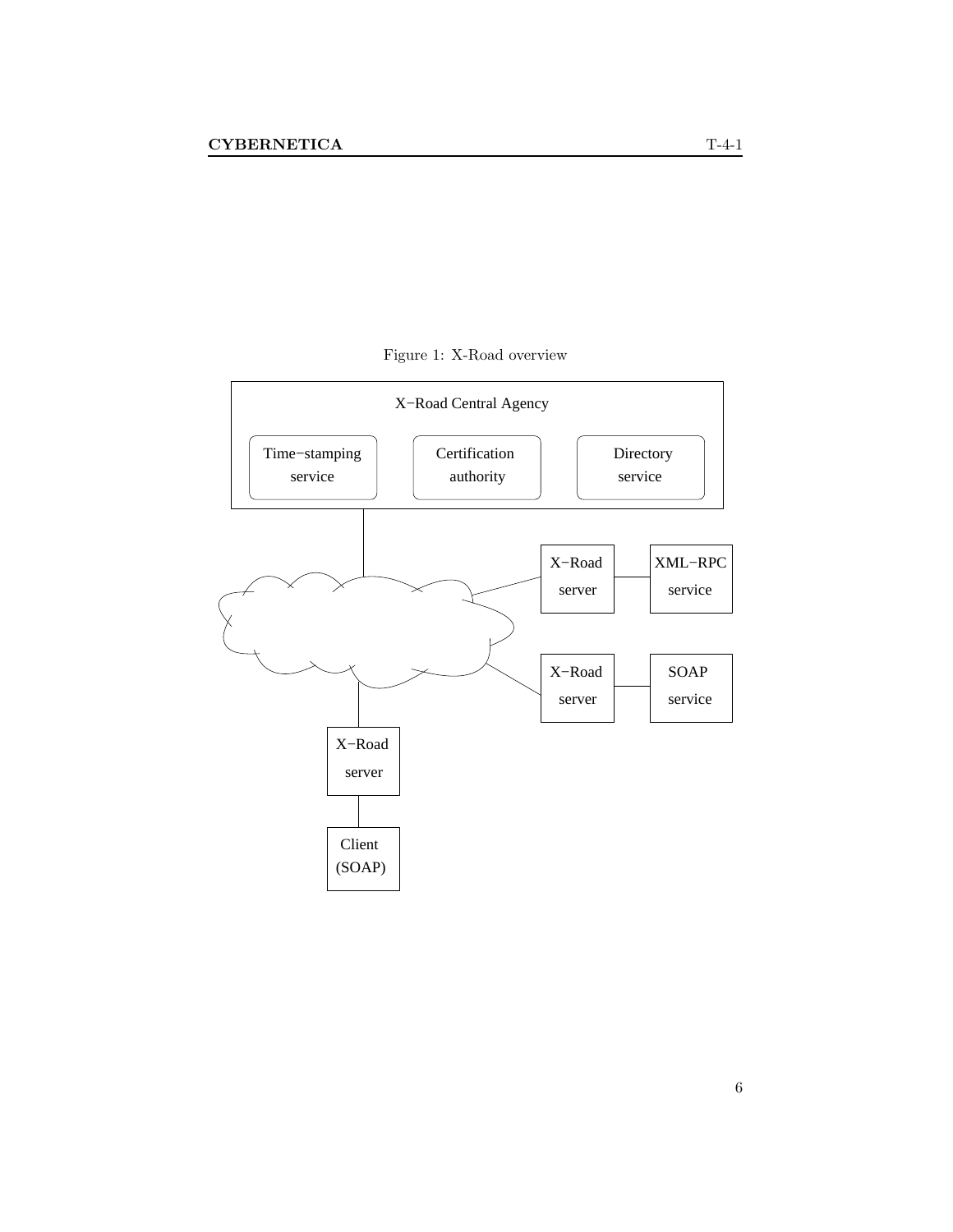#### 2.4 Central Agency

As noted above, X-Road has a Central Agency that manages centralized tasks and is responsible for the X-Road infrastructure to stay operational. Since data received over X-Road can be used to take legal actions, one of the most important responsibilities of the Central Agency is to ensure legal status of the information exchanged via X-Road by enforcing the stated policies. Organizationally, Central Agency is also responsible for steering the further development of the X-Road and maintaining its consistency and integrity.

Besides security-related features described in Section 2.2.2, Central Agency also provides some technical services, like:

- 1. Monitoring service, that monitors all the servers in the system. Monitoring is used for resolving the operational problems in the system, for detecting security breaches by analyzing the message statistics and for collecting the statistics about system usage.
- 2. Web-based portal for accessing the X-Road services in a simple and centralized way. The portal is intended to be used for citizens and smaller organizations without sufficient IT capability.

#### 2.5 X-Road Platform

X-Road servers are built on GNU/Debian Linux, one of the most stable, free and best maintained Linux distributions. All the additional software is packaged as Debian packages that can be installed and maintained using standard Debian tools. To simplify X-Road server installation by participating organizations, a self-contained installation CD is provided that installs and configures a GNU/Debian Linux system and X-Road software with minimal user intervention.

X-Road servers have a simple and clean graphical user-interface for maintenance and configuration tasks. There is also a built-in patching system that allows to distribute and update X-Road software in a secure way. All keys, including the top-level certification keys can be changed on the fly, without interruptions to the system operations and with minimal user intervention.

## 3 Current State

X-Road is currently used by the Government of Estonia and private companies. X-Road is the preferred way for connecting governmental agencies and is also used by private companies to exchange data with government and with the other organizations.

In August 2006, there were 69 service providers and 366 service consumers connected to the X-Road. The number services from all the X-road service providers was about 700.

Some statistics concerning the usage of X-Road in Estonia: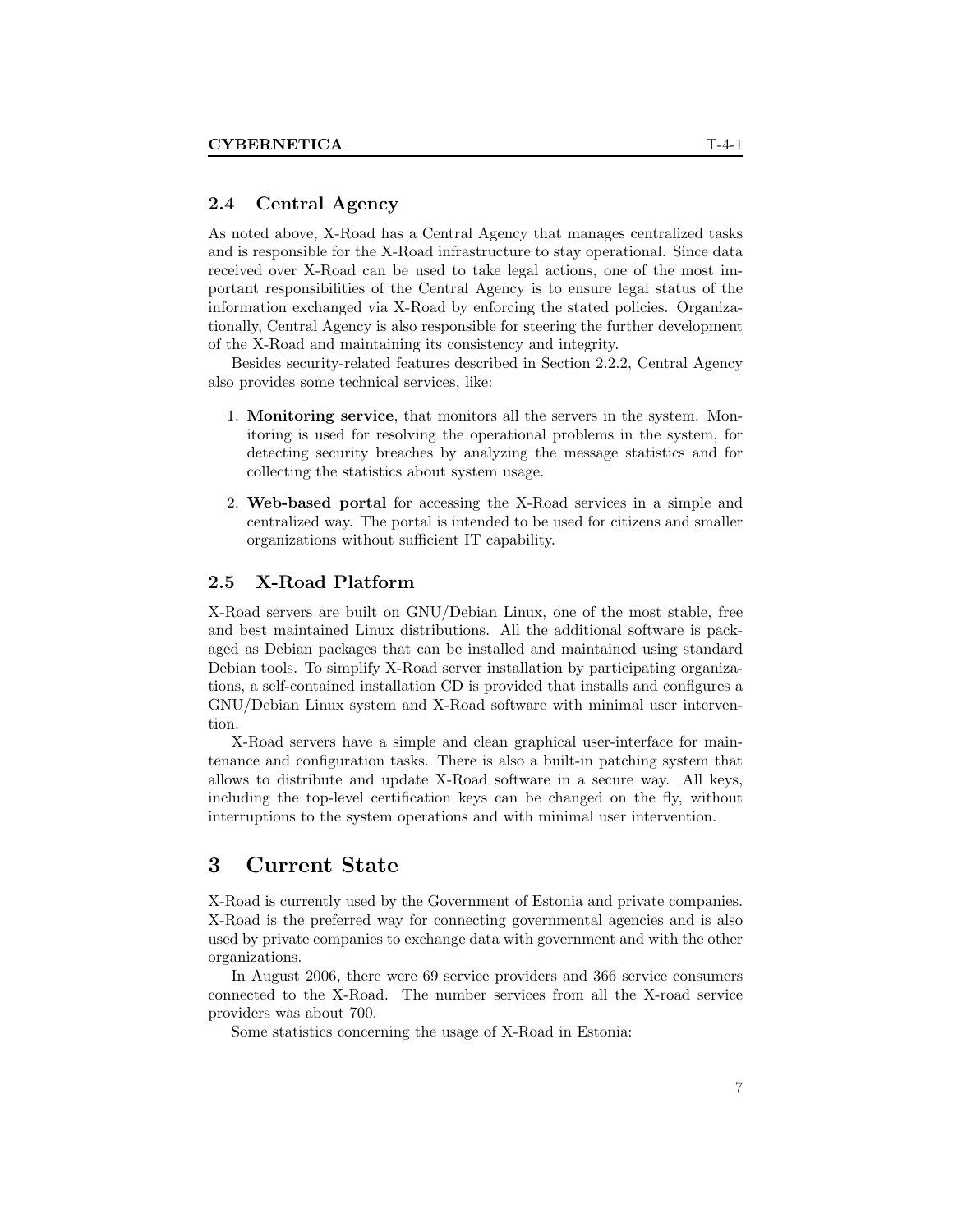- During the year 2003, the total number of X-road queries was 590 000.
- Number of queries made via the X-road in 2004 was over 7.75 million.
- Daily record of queries in 2004 was 118 000 queries per day.
- Number of queries made via the X-road in 2005 was over 13.45 million.

In order to get a better idea what kinds of services are provided over X-Road in Estonia, let's look at the following examples.

- Parent benefit in Internet In order to process parent benefit applications, information from five different registers and information systems is needed: Citizens' Portal, Register of Social Insurance Board, Population Register, IS of Health Insurance Fund and IS of Tax and Customs Office. Before implementing the X-Road infrastructure, citizens were forced to obtain several paper documents from these registers and to deliver the applications physically. Now the citizen can use Citizens' Portal to apply for parent benefit by inputting only the basic application data. All the additional information that can be obtained from registers is fetched automatically. The tasks of civil servants processing the applications is also simplified a lot. There used to be 7 different paper forms that needed revising. Now there are only digital documents left and most of the processing is done in an automated fashion.
- Document repository Document management systems of public sector have an interface with the central document exchange point. They periodically send and receive documents for and from other systems. There is no more need for traditional post or scanned documents, all documents with metadata in XML format are exchanged over X-Road.

## 4 Nationwide X-Road Implementation

If X-Road infrastructure is to be implemented on a national (or even international) level, several legal and technical problems must be solved first. This section gives a short overview of the respective prerequisites.

#### 4.1 X-Road Central Agency

If X-Road implementation is planned in a new jurisdiction, first and foremost, an organization is needed that acts as X-Road Central Agency. Due to its tasks and great responsibilities, this organization must have both legal and IT capability. After a suitable body has been chosen or established, the following steps are necessary.

1. A set of policies and rules for operating the X-Road infrastructure is needed. It would be a good idea to align the security measures within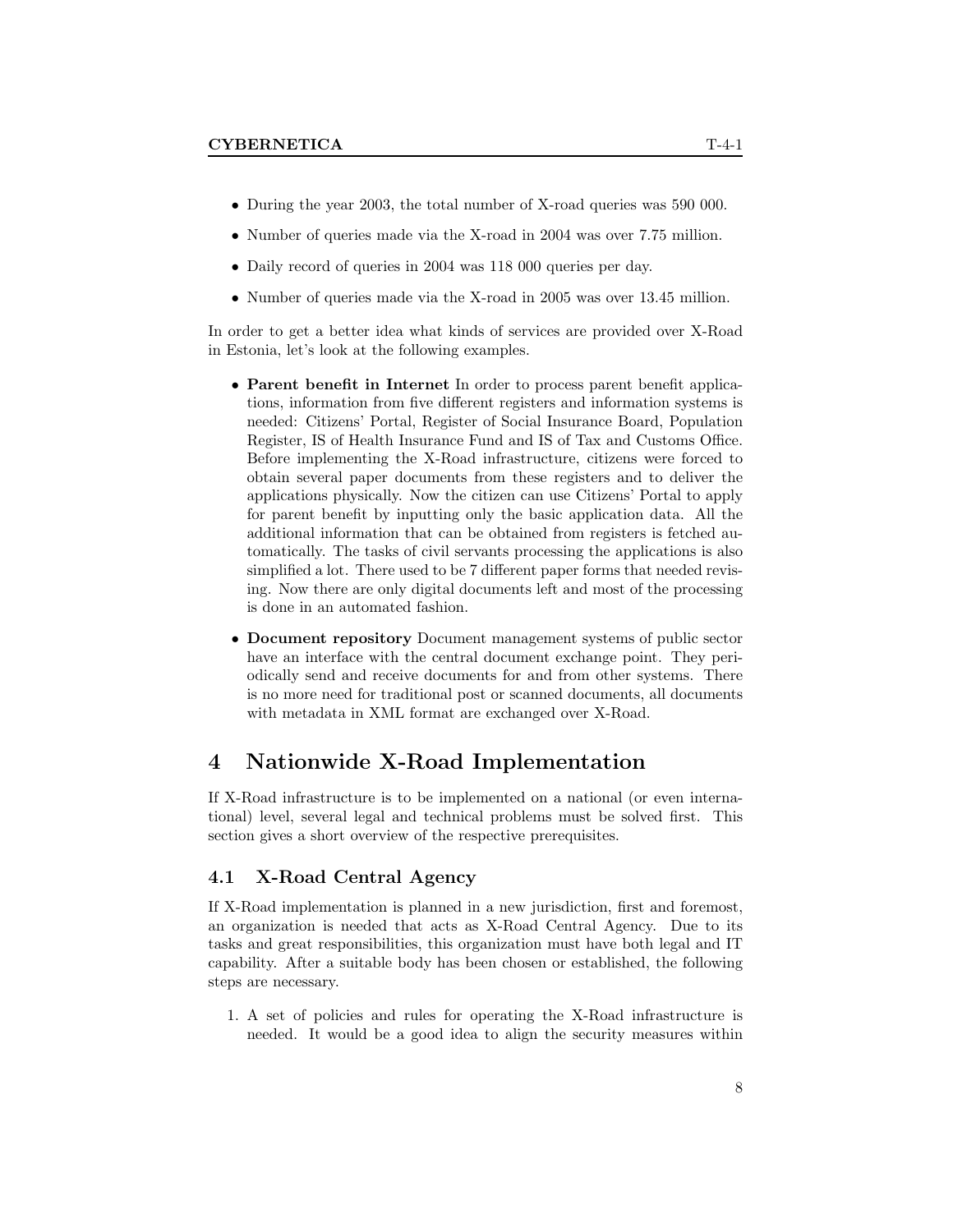the existing security frameworks (e.g. BSI in Germany) and define the required security levels via existing terms. X-Road Central Agency is responsible for ensuring that only the organizations meeting the stated security requirements can connect to X-Road.

- 2. Next, X-Road Central Agency must develop its own security policy and operation procedures to ensure proper handling of security critical data and achieving the required legal status of the information exchanged over X-Road.
- 3. Finally, X-Road central services must be installed and configured. Due to their importance, the servers must be located in secured premises. Hence, some extra effort might be needed for securing the server room. It would be good idea to have several, physically separated locations for central services.

#### 4.2 Service Provider

If some organization wants to start acting as a service provider in X-Road infrastructure, it has to take the following steps.

- 1. Service provider must ensure that it has sufficient security measures in place, in order to join X-Road. Security policies and operational procedures may be revised and updated according to the legal requirements and/or policies enforced by the X-Road Central Agency.
- 2. X-Road server(s) must be installed and configured in the premises of the organization.
- 3. Existing or new SOAP or XML-RPC services must be developed according to X-Road specifications. It is very easy to create the web services for the X-Road and only minimal changes to the existing systems are required.
- 4. After making contracts with service consumers, access rights to use the service are granted to the client organizations.

#### 4.3 Service Consumer

If some organization wants to start using services provided by other parties of X-Road, it must first ensure that it has sufficient security measures in place in order to join X-Road. Security policies and operational procedures may be revised and updated according to the legal requirements and/or policies enforced by the X-Road Central Agency. One of the most important steps is to ensure that sufficient user authentication and access control mechanisms are in place.

Service Consumer has two options for using the X-Road services:

- 1. X-Road services are integrated into its information system.
- 2. X-Road portal is used.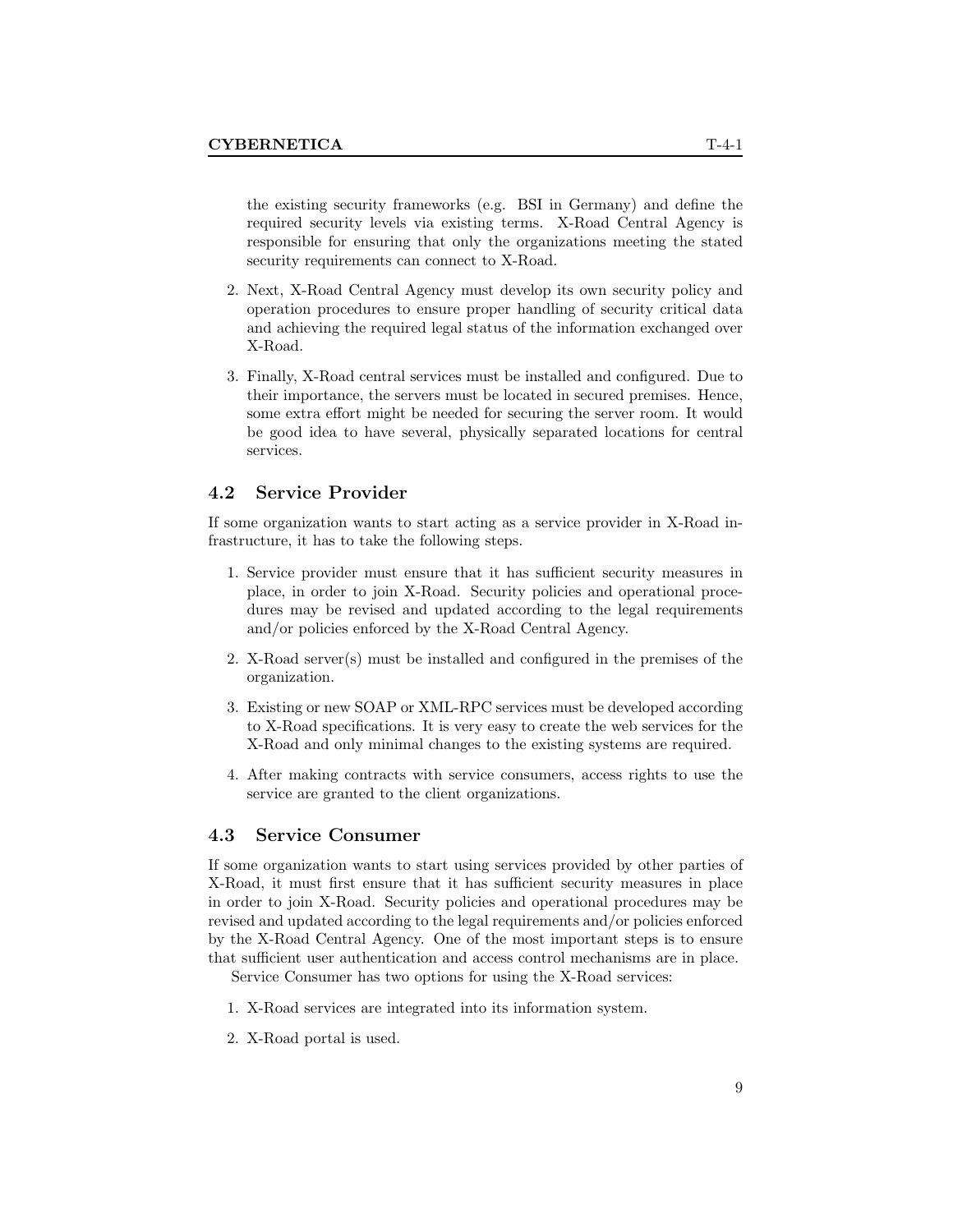#### 4.3.1 Integration of the Services

This is the preferred way to use X-Road services and is accomplished by taking the following steps.

- 1. Separated X-Road server is installed in the organization's premises and configured.
- 2. The information system of the organization is modified to use X-Road services proxied by the X-Road server.
- 3. Finally, after making the contract with service provider, the user access rights are set up according to the contract.

#### 4.3.2 Portal

X-Road Central Agency may choose to run X-Road portal. In this case the client organization does not need to have X-Road security server or information system. This is very convenient for private individuals or smaller organizations without remarkable IT capability.

The client organization must still satisfy some security requirements.

- 1. There must be organizational and physical security measures in place that ensure that the information obtained via X-Road is handled in a safe manner.
- 2. Organization must appoint the User Manager who is responsible for setting up the user access rights in the X-Road portal.
- 3. Finally, after making the contract with service provider, the user access rights are set up by the User Manager according to the contract.

In Estonia, there is a special Citizen Portal run by X-Road Central Agency. Citizen Portal acts as an agency information system that can be used by all citizens to access information about themselves. All queries that are accessible to Citizen Portal take citizen's personal identification code as an argument (usually it is the only argument) and return information stored in the registry concerning this particular citizen. Although almost all Citizen Portal queries are informational, some queries are developed which allow citizens to send documents to state agencies. Citizen Portal can use two methods for authenticating persons: using the authentication certificate stored on the Estonian national ID card or authentication mechanisms provided by Internet banks.

## 5 International X-Road Implementation

Future developments of the infrastructure and policy standards are needed when X-Road is to be implemented internationally. Both legal and technical systems need amendments.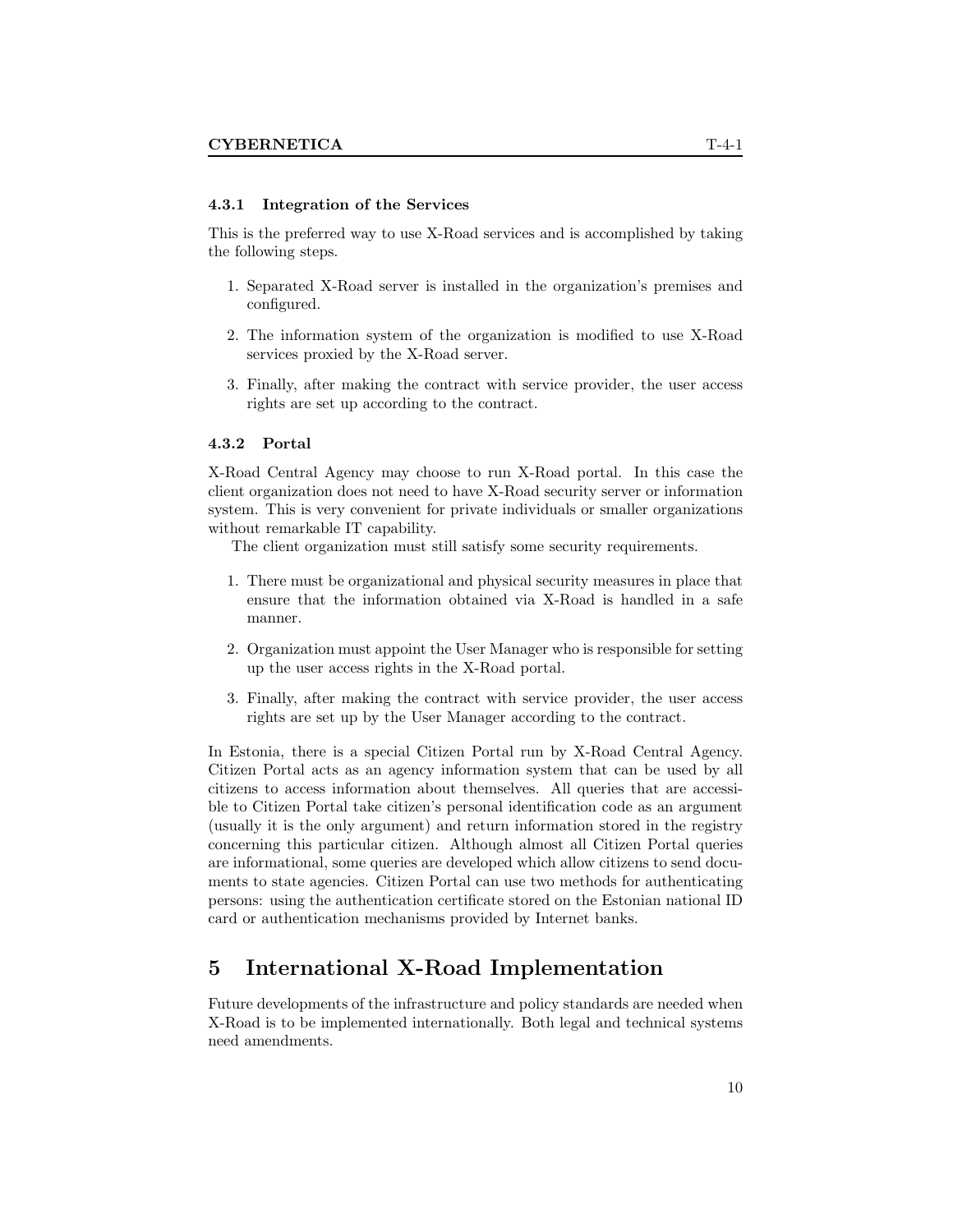If there are two (or more) countries/jurisdictions whose organizations wish to start sharing information over X-Road, there are in principle three possible approaches to extend the infrastructure.

- 1. A new higher level is defined having all the present X-Road infrastructures as its descendants. This higher level would get a new root key that would be used to sign all the descendants' root keys, thus creating a trust path to verify for the agencies participating in separate infrastructures.
- 2. There exist both national and international X-Road infrastructures that are basically independent. An agency is allowed to belong to several infrastructures at the same time. This approach would allow not to change any existing infrastructures, and joining the international X-Road could even be done invisibly to the agencies (by issuing new certificates for the existing public keys).
- 3. All nations have their own X-Road infrastructures and no additional ones are defined. In order to allow international information exchange, bilateral agreements are made between the existing Central Agencies and the respective governmental bodies acknowledging legitimacy of the data received from the other infrastructure. Such bilateral agreements can later develop in a natural way into multilateral ones. On the technical level, the root key of one X-Road infrastructure is used to certify the root key of another infrastructure and vice versa (so-called cross-certification).

The first and the second approach both suffer from similar shortcomings. Establishing a new international infrastructure with a new Central Agency would need major political agreements between different countries, e.g. the question in whose premises this new Central Agency would reside still needs an answer. It is not clear how countries with contradicting interests would reach such agreements.

In a way, both of these solutions also act against the spirit of X-Road. The major motivation for different organizations to join the infrastructure is to simplify and unify its communications with other parties. When a new higher/parallel infrastructure is introduced, the participating organizations potentially need to undertake another process of joining, together with the implied bureaucracy and general management issues. This may decrease the organizations' motivation to join the international X-Road considerably.

It is currently the belief of the authors of this report that the third approach (cross-certification) hits the best balance between the obtained benefit and new problems caused. This approach avoids the politically sensitive problem of international Central Agency and lets each country to stay on top of its own infrastructure instead. The main technical problem to be solved is integrating different DNS-SEC directory services. On one hand, directory service is the most security critical component of X-Road, and on the other hand information contained in the directory of one participating infrastructure (keys, addresses) must be available for other infrastructures, too. Other services (log